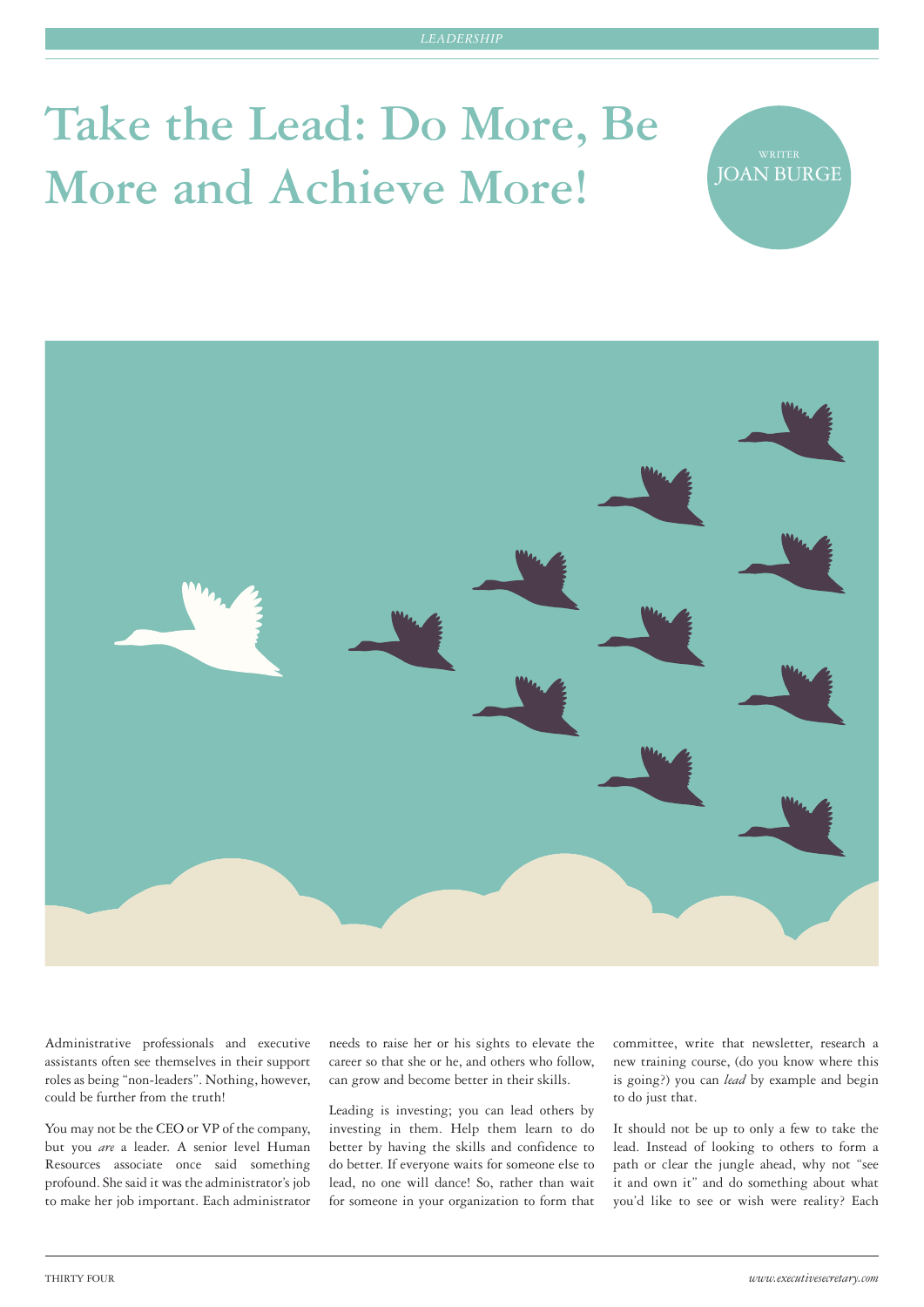administrative or executive assistant has special gifts and talents. Start there. Use what you are good at and share it with those around you.

- • Can you give a presentation on your stellar meetings?
- • Can you share what you're learning from this book?
- • Can you prepare a solution and present it to
- the right people instead of just complaining?
- What do you wish for at your work? – An administrator's SharePoint or Wiki
	- page?
	- Training in project management?
	- Tech training on emerging equipment?

When you develop your leadership ability, you will feel strong and empowered. You'll have a tiger in your tank! Feeling empowered will make you believe you can do more, be more, and achieve more. And you know what will happen then? Having raised your confidence level, you will do just that. You will be amazed that you are no longer afraid to try other new things that one time, long ago, created anxiety. You'll be able to create and give presentations, manage committees, write with confidence, and speak up to offer comments and opinions in meetings, all because you demonstrated leadership to yourself and those around you.

So what are the benefits? You'll have a strong reputation for excellence and responsibility. Management will know you are a "go to" person. You'll be energized and happy at work. You'll be competitive in the job market (inside and outside your organization!) In time, you'll not only be respected and appreciated by management, but you'll likely receive better assignments. You'll add value every day.

People are often confused by "lead" because they think leaders are those at the pinnacle of a company or who have others reporting to them. What they do not realize is that "to lead" means to take the awareness you have about an issue, problem or lack, and then use that awareness as fuel to step out and resolve it. Exhibiting leadership will set an example, showing others what is possible. It raises the bar in dramatic fashion.

Lead is a verb (action) but it is also a noun (a mindset). Leaders are not born; they are made. You can develop your lead by reading books, blogs and training your mind to think strategically; look for initiatives you care about, learn to develop solutions for them, and then implement them.

Leaders are not found on the sofas of life. Leaders are in the trenches, driving the bus, leading the charge, and developing the resources and respect of others.

Like General Patton stated, you can lead, follow or get out of the way. Leaders may not always be at the top, but they are always out in front.

If you choose to follow, your own passions and great ideas won't be developed. Such a waste of raw talent! If you get out of the way, you'll be left in the dust. And that's not great for your career or reputation.

So, here's the question: What would happen if we each got out in front of a great idea, a new resource we developed, or a cause we cared deeply about? Wouldn't the world be a much better place, and our companies successful, less stressed and more profitable?

#### **How?**

To initiate basic lead strategies:

- • Inventory and create a list of potential items you are aware of and care about.
- • Pick an item from your list and prepare a plan of action to change or improve it.

• Work to solve, develop, create or prepare an improvement idea.

This small micro-climate of leadership will show you what it's like to step out and create change under your care. You can learn a lot from this exercise that will enable you to step out more and more. You will gain resources, develop solutions and build your confidence.

## **Problem solve**

Leaders bring solutions to the table; everyone else brings problems, hoping a leader will develop a solution.

#### *Leadership lessons*

- • Results won the right way lead to reward.
- Your raw talent must not be wasted.
- • Inspiring others will also inspire you.
- Lead is a mind-set.
- • It's not about perfection. It's about excellence, every day. Live it yourself and teach it to others around you.
- • Leaders embrace the creativity in others.
- • Paddle toward what you want. Don't just float in the boat.
- • Leaders may not always be at the top, but they are always out in front.

Christa worked with two other administrators, jointly splitting the nation for accounts receivable work. Christa was responsible for the

area west of Michigan to Hawaii. It was a big assignment, but she really enjoyed it.

In the early fall, Christa realized that she, Barb and Tony (who handled the East and South, respectively) hadn't discussed year-end vacation coverage. So, Christa contacted them and created a chart to record their out-ofoffice times to check for conflicts and provide coverage.

Christa was motivated by the fact that she was moving and needed a specific week off. By asking for their input, she discovered it was the same week Barb wanted to take! Barb volunteered to move four days to another time, but she really needed one day off that same week.

Christa told Barb and Tony that she would cover Barb's day off, even while moving, since Barb was so understanding. Christa recorded everyone's time off and the coverage assignments through New Year's, and they sent it to their manager.

Christa demonstrated leadership by providing a solution and creating a plan of action to benefit them all while maintaining responsibility for their respective assignments.

# **Create calm out of chaos**

In World War II, Great Britain artists created public posters that stated, "Keep Calm and Carry On," to encourage the citizens to remain calm, even as they prepared for the enemy invasion. While our office challenges may not be as dire, these words are still applicable to us today.

Keeping calm and carrying on means you will not succumb to the chaos and confusion around you. You will maintain an eco-climate within you that is settled and balanced within you.

Kelly worked in a busy legal office, supporting a manager and staff who were very involved with a whirlwind of busy assignments, travel and constant activity. Three of her principal supports were planning to take extended international trips, traveling to several countries in a short timeframe.

It might have been easy for others to become anxious and stressed over the multiple visas, passport books that needed additional pages, and making complex travel itineraries, but not for Kelly. She planned the work carefully, laying out the different visa applications in a way that made sense to her.

She strategically handled each country's set of visa documents for each traveler, highlighting which documents required extra visa photos,